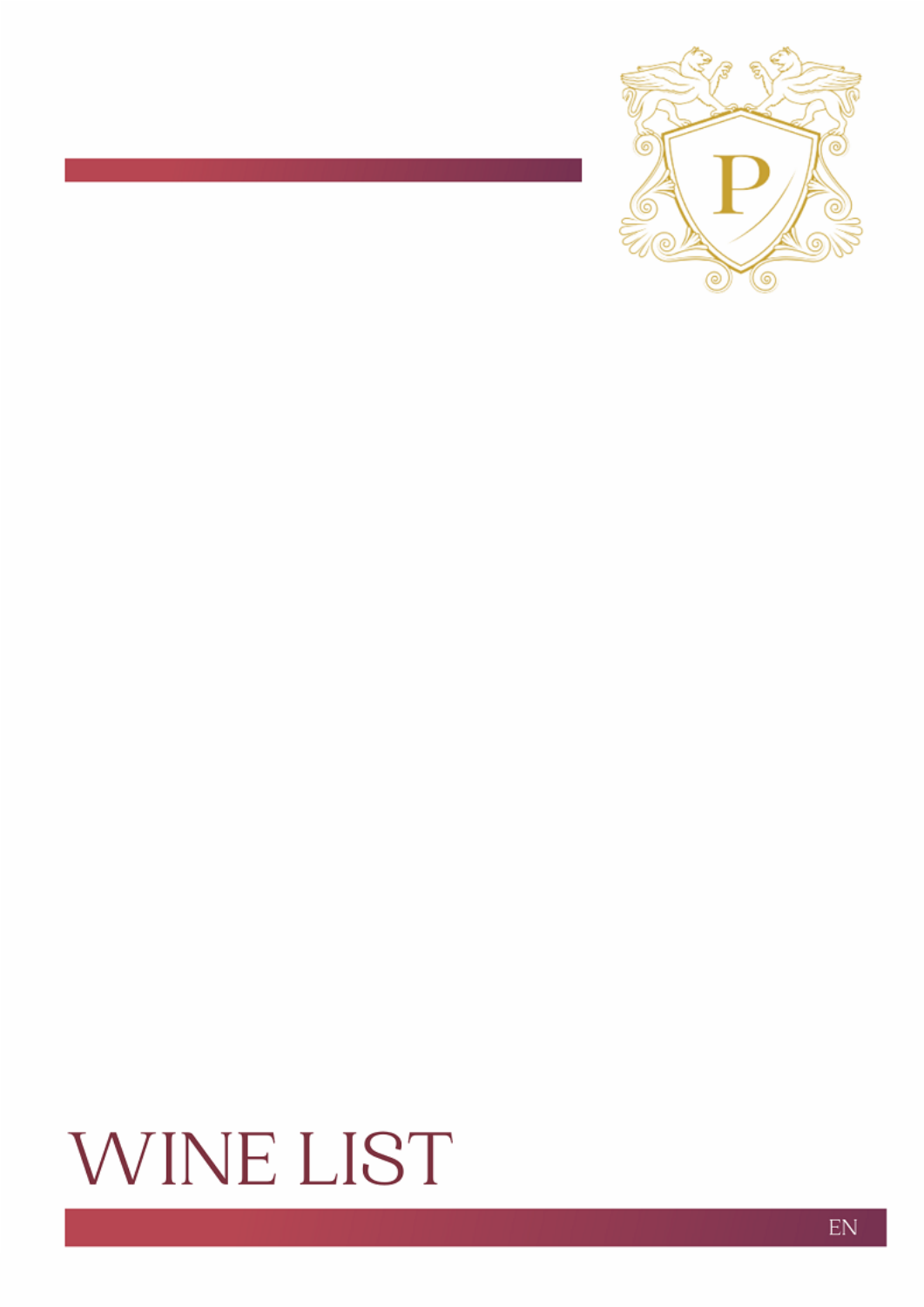

### CHAMPAGNES

| Billecart - Salmon Brut Reserve   | 520 kn / 69 €               |
|-----------------------------------|-----------------------------|
| 0.375L                            |                             |
| Billecart - Salmon Brut Reserve   | 990 kn / 131 $\in$          |
| 0,75                              |                             |
| Billecart - Salmon Brut Rose      | $1600 \text{ kn} / 212 \in$ |
| 0,75                              |                             |
| Dom Perignon 2010. Moet & Chandon | 2500 kn / 332 €             |
| 0,75                              |                             |
| Crystal 2009. Louis Roederer      | 4900 kn / 650 €             |
| 0,75                              |                             |

#### SPARKLING WINES

| Maximo Brut, Vinarija Kutjevo | $360 \text{ kn} / 48 \in$ |
|-------------------------------|---------------------------|
| 0.75L                         |                           |
| Rebel, Silver tounge          | 330 kn / 44 $\in$         |
| 0.75L                         |                           |
| Bosco Di Gica, Adami          | 390 kn / 52 $\in$         |
| 0.75L                         |                           |

## CROATIAN WHITE WINES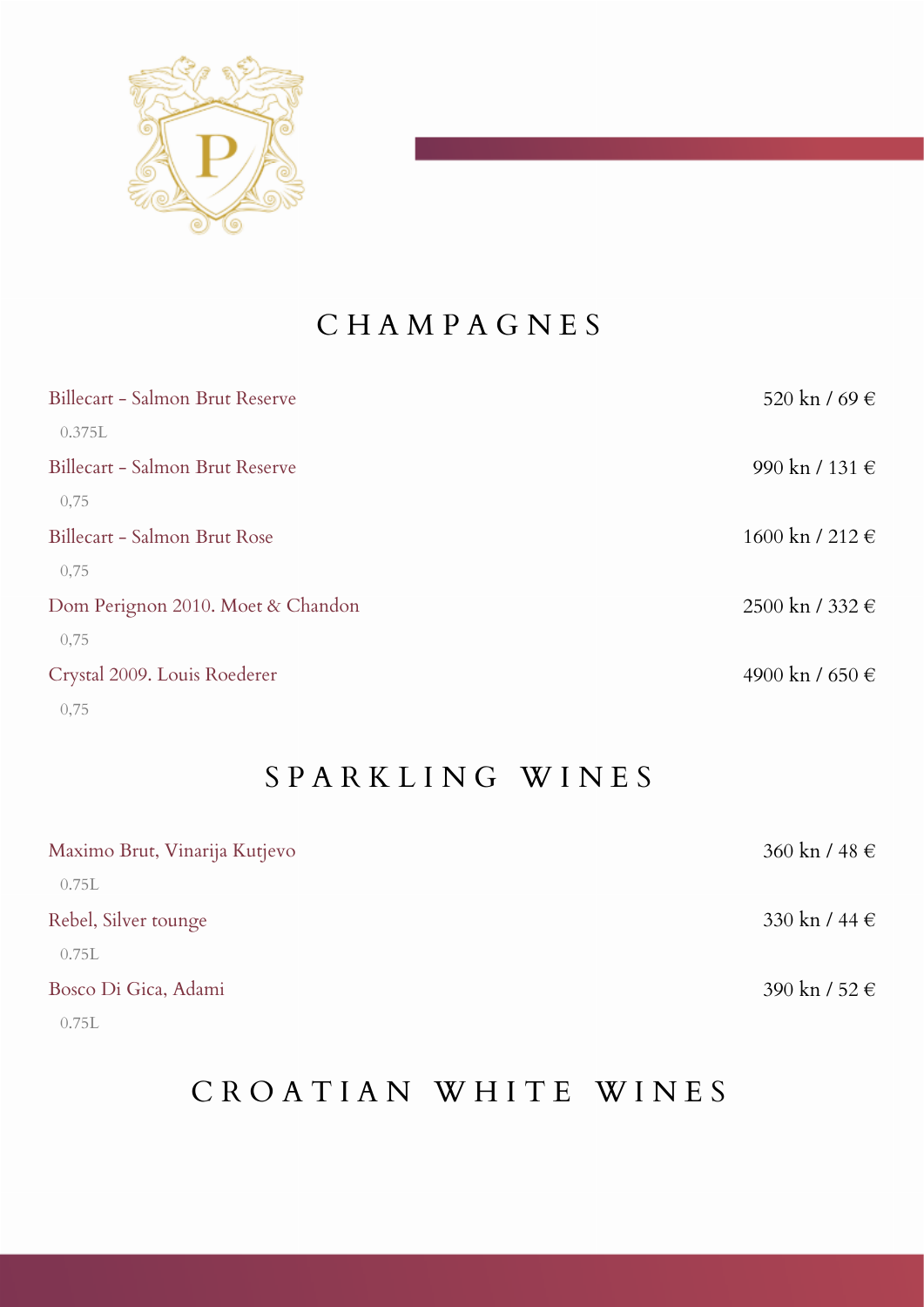

| Maraština, Miljas                  | $265$ kn / 35 €           |
|------------------------------------|---------------------------|
| $0.75\mathrm{L}$                   |                           |
| Maraština, Miljas                  | 52 kn / 7 $\in$           |
| 0.10L                              |                           |
| Dubrovačka Malvasija Tezoro, Crvik | 295 kn / 39 $\in$         |
| 0.75L                              |                           |
| Dubrovačka Malvasija Tezoro, Crvik | 55 kn / 7 $\in$           |
| $0.10\mathrm{L}$                   |                           |
| Pošip, Vinarija Čara               | 295 kn / 39 $\in$         |
| 0.75L                              |                           |
| Pošip, Vinarija Čara               | 60 kn / $8 \in$           |
| 0.10L                              |                           |
| Chardonnay, Kutjevo                | 285 kn / 38 €             |
| $0.75\mathrm{L}$                   |                           |
| Chardonnay, Kutjevo                | 48 kn / $6 \in$           |
| $0.10\mathrm{L}$                   |                           |
| Graševina, Kutjevo                 | 255 kn / 34 €             |
| 0.75L                              |                           |
| Graševina, Kutjevo                 | $43 \text{ kn}$ / 6 $\in$ |
| 0.10L                              |                           |
| Sauvignon Blanc Vidim, Krauthaker  | 330 kn / 44 $\in$         |
| 0,75                               |                           |
|                                    |                           |
| Sauvignon Blanc Vidim, Krauthaker  | 65 kn / 9 $\in$           |

0,1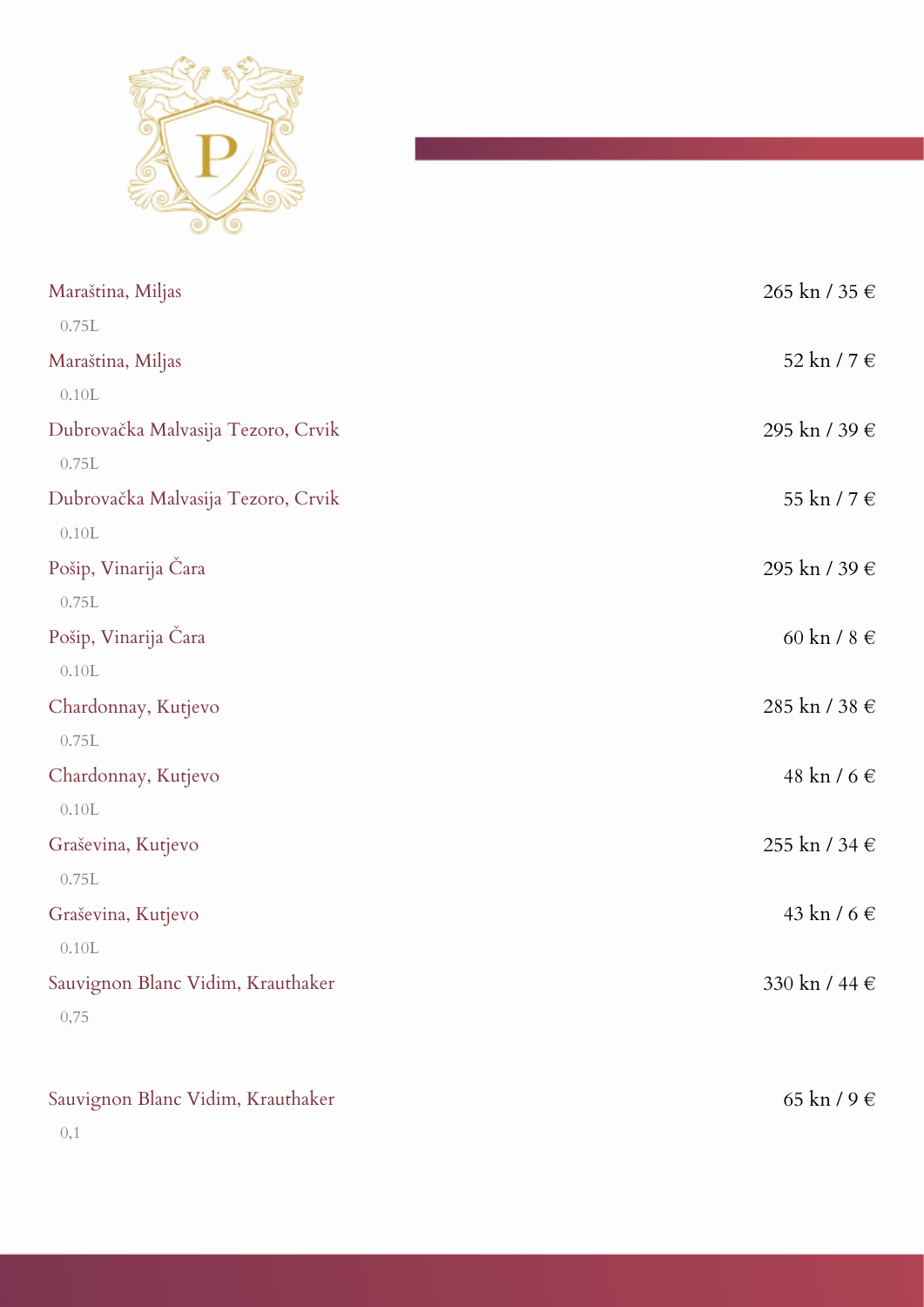

| Pošip, Kunjas                         | 295 kn / 39 € |
|---------------------------------------|---------------|
| 0,75                                  |               |
| Pošip, Rizman                         | 350 kn / 46 € |
| 0,75                                  |               |
| Pošip, Korta Katarina                 | 390 kn / 52 € |
| 0,75                                  |               |
| Grk, Miljas                           | 365 kn / 48 € |
| 0,75                                  |               |
| Zlatna Žlahtina, Vrbnik               | 255 kn / 34 € |
| 0,75                                  |               |
| Pinot Sivi Coletti, Kolarić           | 280 kn / 37 € |
| 0,75                                  |               |
| Malvazija, Degrassi                   | 295 kn / 39 € |
| 0,75                                  |               |
| Mala Nevina, Saint Hills              | 355 kn / 47 € |
| 0,75                                  |               |
| Festigia Riserva Akacija, Vina Laguna | 420 kn / 56 € |
| 0,75                                  |               |
| Chardonnay Barrique, Metković         | 380 kn / 50 € |
| 0,75                                  |               |
| Graševina Goldberg, Vina Belje        | 390 kn / 52 € |
| 0,75                                  |               |

#### IMPORTED WHITE WINES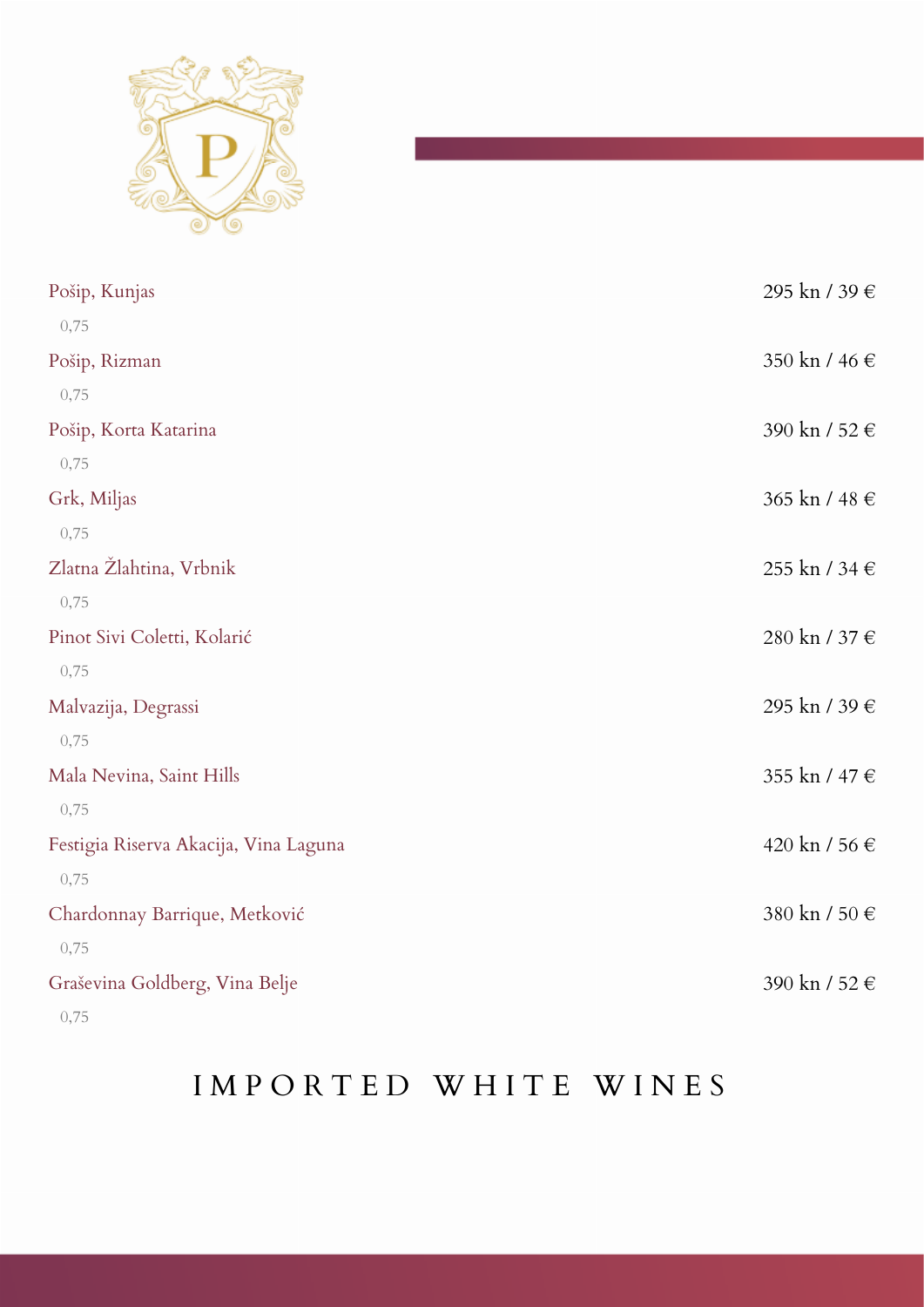

| Chablis, Christian Moreau                     | 565 kn / 75 €     |
|-----------------------------------------------|-------------------|
| 0.75L                                         |                   |
| Chablis Premier Cru Vaillon, Christian Moreau | 725 kn / 96 €     |
| 0.75L                                         |                   |
| Chablis Grand Cru Les Clos, Christian Moreau  | 1070 kn / 142 €   |
| 0.75L                                         |                   |
| Puligny Montrachet, Oliver Leflaive           | 980 kn / 130 €    |
| 0.75L                                         |                   |
| Puligny Montrachet, Louis Latour              | 1150 kn / 153 €   |
| 0,75                                          |                   |
| Attitude, Pascal Jolivet                      | 550 kn / 73 €     |
| 0.75L                                         |                   |
| Pouilly Fume, Pascal Jolivet                  | 590 kn / 78 €     |
| 0.75L                                         |                   |
| Attitude, Pascal Jolivet                      | 935 kn / 124 €    |
| 1.5L                                          |                   |
| Pinot Grigio, Bastianich Wines                | 410 kn / 54 $\in$ |
| 0,75                                          |                   |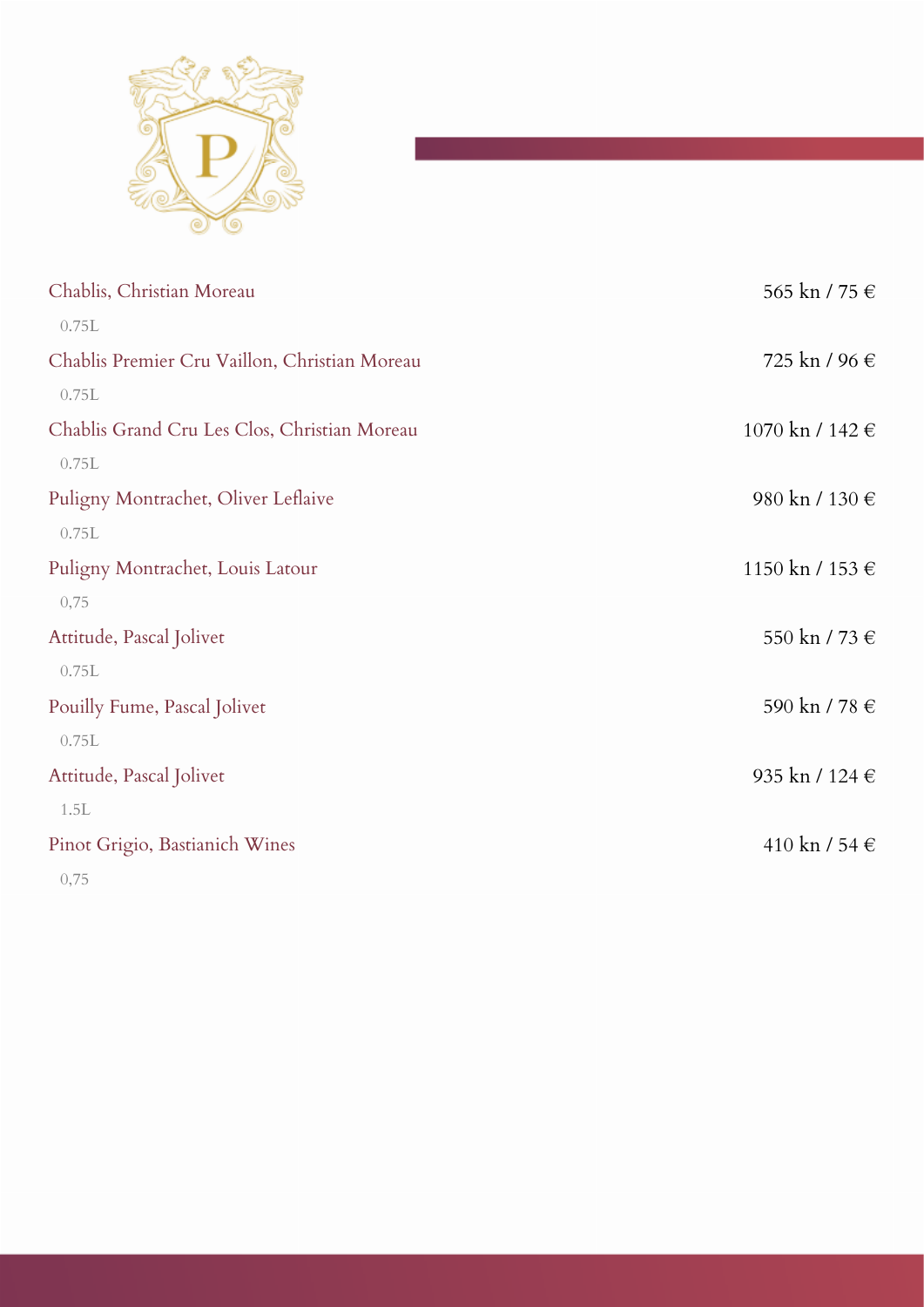

#### CROATIAN ROSE WINES

| Rose Premium, Kutjevo | $285 \text{ kn} / 38 \in$ |
|-----------------------|---------------------------|
| 0.75L                 |                           |
| Rose Premium, Kutjevo | 55 kn / 7 $\in$           |
| 0.10L                 |                           |
| Rose, Korta Katarina  | 370 kn / 49 $\in$         |
| 0.75L                 |                           |

#### IMPORTED ROSE WINES

| Coteaux D Aix Rose, Maison Saint Aix    | 390 kn / 52 $\in$         |
|-----------------------------------------|---------------------------|
| 0.75                                    |                           |
| Clarendelle Rose, Clarence Dillon Wines | 345 kn / 46 €             |
| 0.75                                    |                           |
| Clarendelle Rose, Clarence Dillon Wines | $68 \text{ kn}$ / 9 $\in$ |
|                                         |                           |

## CROATIAN RED WINES

| Plavac, Miljas | $265 \text{ kn} / 35 \in$ |
|----------------|---------------------------|
| 0.75L          |                           |
| Plavac, Miljas | $52 \text{ kn}$ / 7 $\in$ |
| 0.10L          |                           |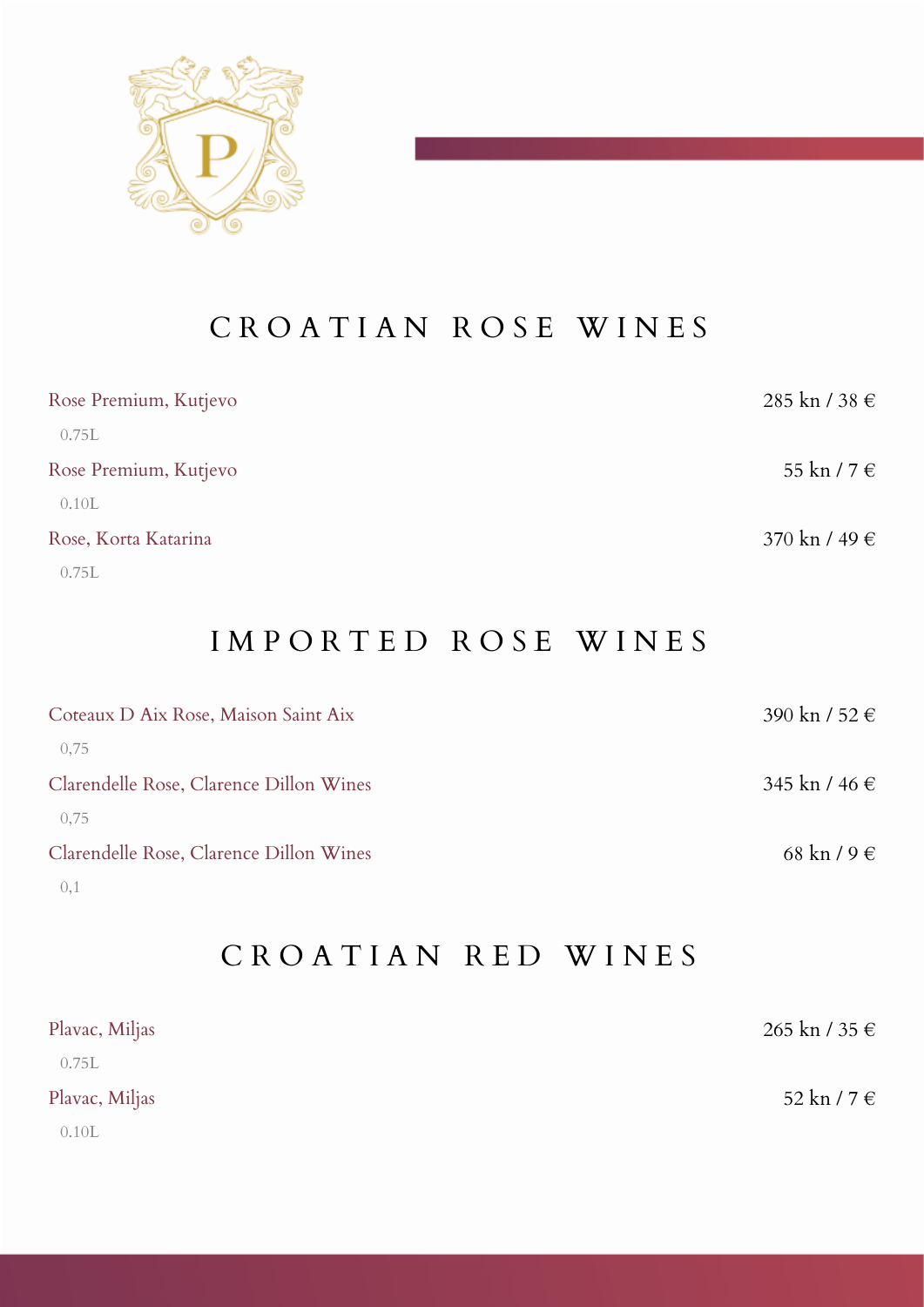

| Negromant, Crvik              | 295 kn / 39 €     |
|-------------------------------|-------------------|
| 0.75L                         |                   |
| Negromant, Crvik              | 62 kn / $8 \in$   |
| 0.10L                         |                   |
| Dingač, Bubrig                | 315 kn / 42 $\in$ |
| 0.75L                         |                   |
| Dingač, Bubrig                | 65 kn / 9 $\in$   |
| 0.10L                         |                   |
| Dingač Reserva, Skaramuča     | 385 kn / 51 €     |
| 0.75L                         |                   |
| Dingač, Vicelić               | 470 kn / 62 $\in$ |
| 0,75                          |                   |
| Dingač, Saints Hills          | 860 kn / 114 €    |
| 0,75                          |                   |
| Dingač Royal, Matuško         | 980 kn / 130 €    |
| 0,75                          |                   |
| Pomet, Crvik                  | 395 kn / 52 €     |
| 0,75                          |                   |
| Postup Donja Banda, PZ Postup | 345 kn / 46 €     |
| 0,75                          |                   |
| Opus Bridge, Opus vina        | 420 kn / 56 €     |
| 0,75                          |                   |
| Plavac, Korta Katarina        | 490 kn / 65 €     |
| 0,75                          |                   |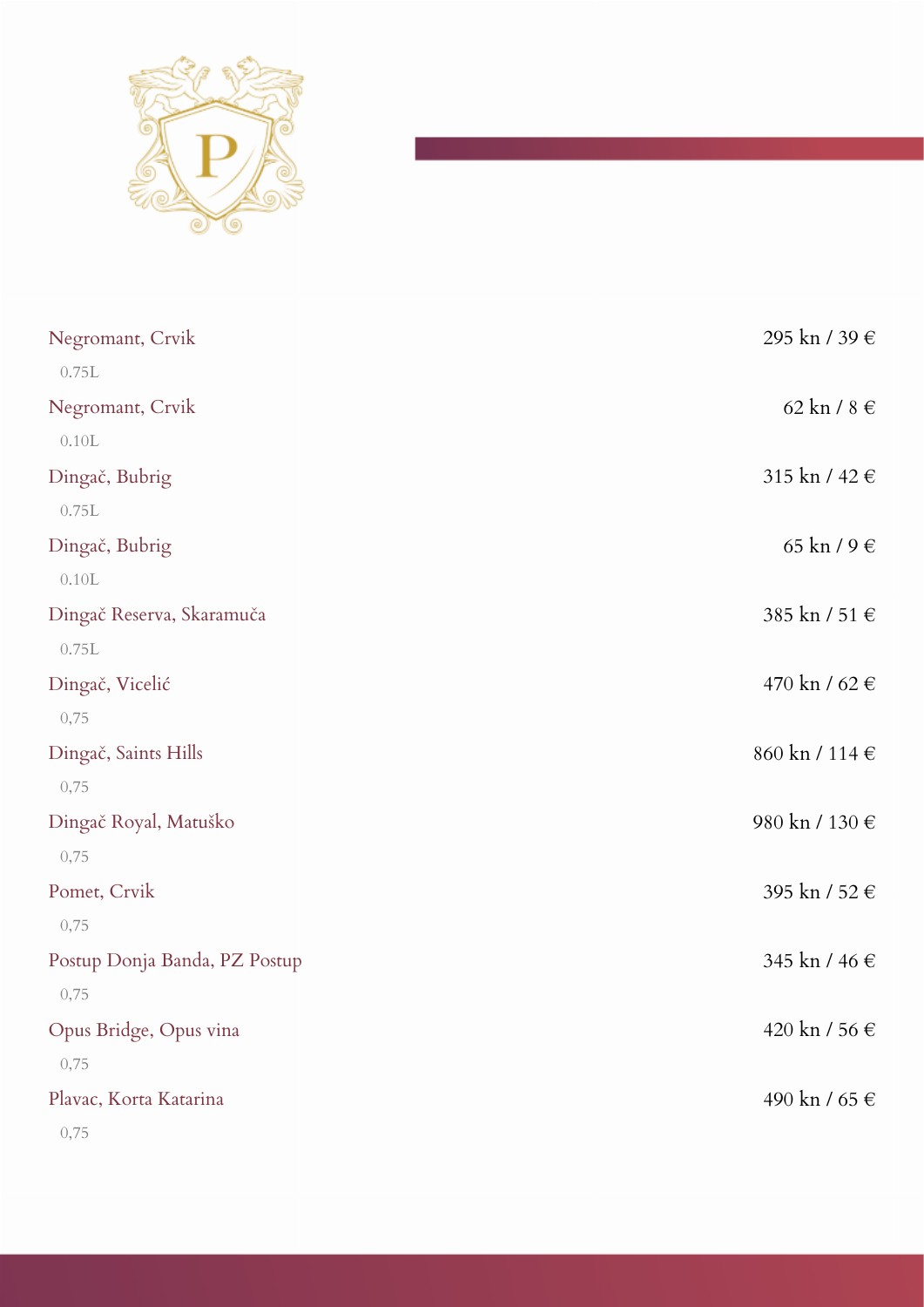

| Zlatan Plavac, Plenković              | 375 kn / 50 $\in$           |
|---------------------------------------|-----------------------------|
| 0,75                                  |                             |
| Zlatan Plavac Grand Select, Plenković | 620 kn / 82 $\in$           |
| 0,75                                  |                             |
| Ivan Dolac Barrique, PZ Svirče        | 385 kn / 51 €               |
| 0,75                                  |                             |
| Black, Saints Hills                   | 335 kn / 44 $\in$           |
| 0,75                                  |                             |
| Karizma, Petrač                       | 295 kn / 39 €               |
| 0,75                                  |                             |
| LV Festigia Riserva, Vina Laguna      | 520 kn / 69 €               |
| 0,75                                  |                             |
| Cabernet Franc, Dubrovački Podrumi    | 690 kn / 92 €               |
| 0,75                                  |                             |
| Merlotina 2007. Dubrovački Podrumi    | 5200 kn / 690 €             |
| 0,75                                  |                             |
| Mysterium Navis, Edivo                | $1100 \text{ kn} / 146 \in$ |
| 0,75                                  |                             |
| Mysterium Navis Amfora, Edivo         | 3250 kn / 431 €             |
| 0,75                                  |                             |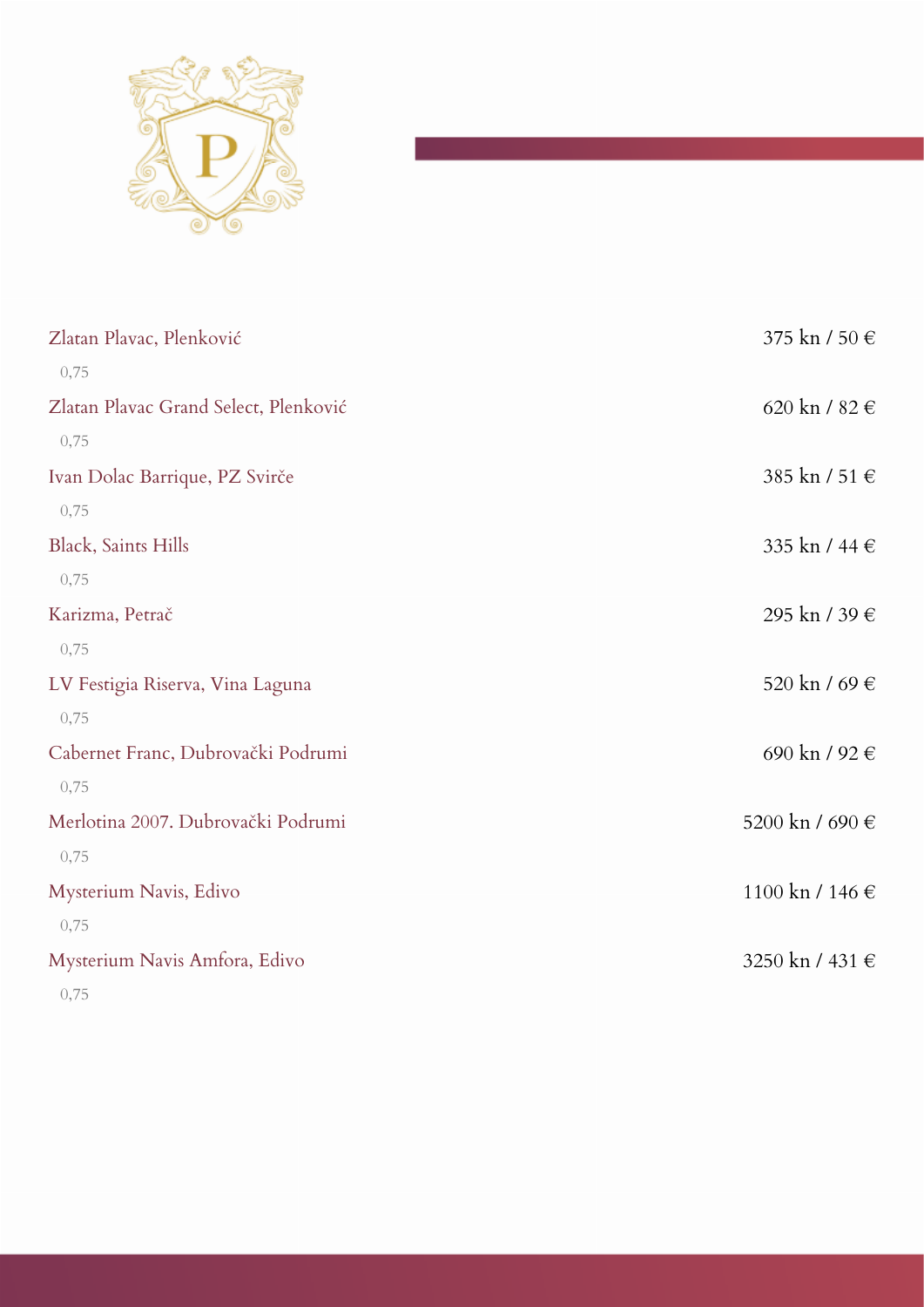

## IMPORTED RED WINES

| Volnay Rouge, Oliver Leflaive<br>0.75L                  | 780 kn / 104 €    |
|---------------------------------------------------------|-------------------|
| Chateau De Pez, Louis Roederer<br>0.75L                 | 885 kn / 117 €    |
| Volnay 1st Cru - Clos Des Chenes, Xavier Monnot<br>0,75 | 1450 kn / 192 €   |
| La Mission, Chateau Haut-Brion 1998.<br>0,75            | 14900 kn / 1977 € |
| La Mission, Chateau Haut-Brion 2009.<br>0,75            | 29500 kn / 3915 € |
| Acinatico Amarone Della Valpolicella, Accordini<br>0,75 | 590 kn / 78 €     |
| Barolo Dagromis, Gaja<br>0,75                           | 920 kn / 122 €    |
| Brunello di Montalcino, Frescobaldi<br>0,75             | 985 kn / 131 €    |
| Luce Della Vite, Tenuta Luce<br>0,75                    | 1250 kn / 166 €   |
| Testamata, Bibi Graetz                                  | 1400 kn / 186 €   |
| 0,75<br>Ornellaia, Tenuta Della Ornellaia               | 2850 kn / 378 €   |
| 0,75                                                    |                   |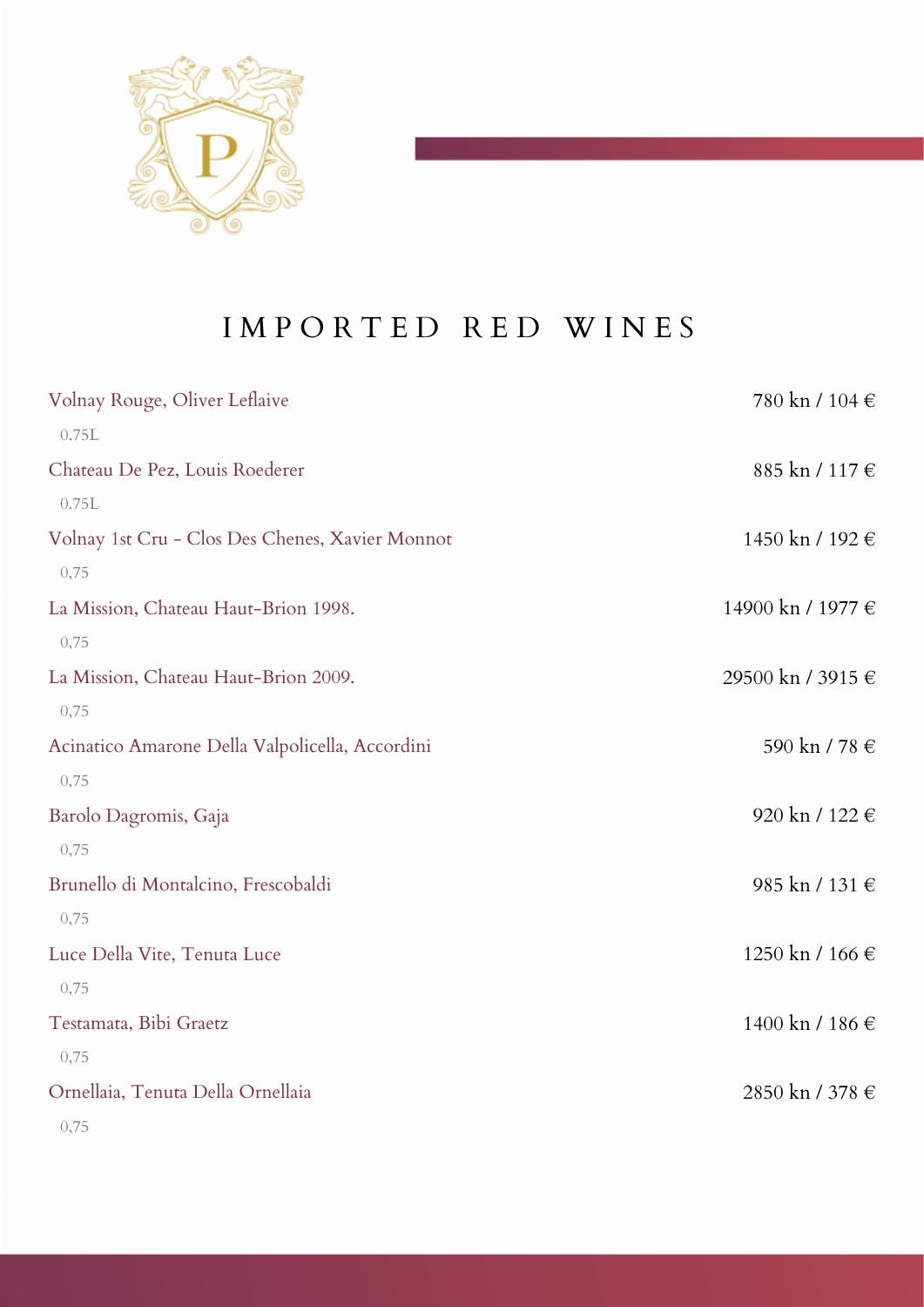

| Massetino, Tenuta Della Ornellaia                         | $3600 \text{ kn} / 478 \in$   |
|-----------------------------------------------------------|-------------------------------|
| 0,75                                                      |                               |
| Masseto, Tenuta Della Ornellaia                           | $11900 \text{ kn} / 1579 \in$ |
| 0,75                                                      |                               |
| Sassicaia 2017. Tenuta San Guido                          | 3250 kn / 431 $\in$           |
| 0,75                                                      |                               |
| Sassicaia 2016. Tenuta San Guido                          | 7800 kn / 1035 €              |
| 0,75                                                      |                               |
| Opus One, Robert Mondavi and Baron Philippe De Rothschild | 7570 kn / 1005 €              |
| 0,75                                                      |                               |

# DESSERT WINES

| Prošek Petar Hectorovich, Bastijana      | $65 \text{ kn}$ / 9 $\in$ |
|------------------------------------------|---------------------------|
| 0.05L                                    |                           |
| Muškat Momjanski, Kozlović               | 290 kn / 38 $\in$         |
| 0.5L                                     |                           |
| Traminac ledena berba, Vinarija Kutjevo  | 895 kn / 119 €            |
| 0,375                                    |                           |
| Graševina ledena berba, Vinarija Kutjevo | 895 kn / 119 €            |
| 0,375                                    |                           |
| Oremus, Tokay Aszu                       | 520 kn / 69 $\in$         |
| 0,50                                     |                           |